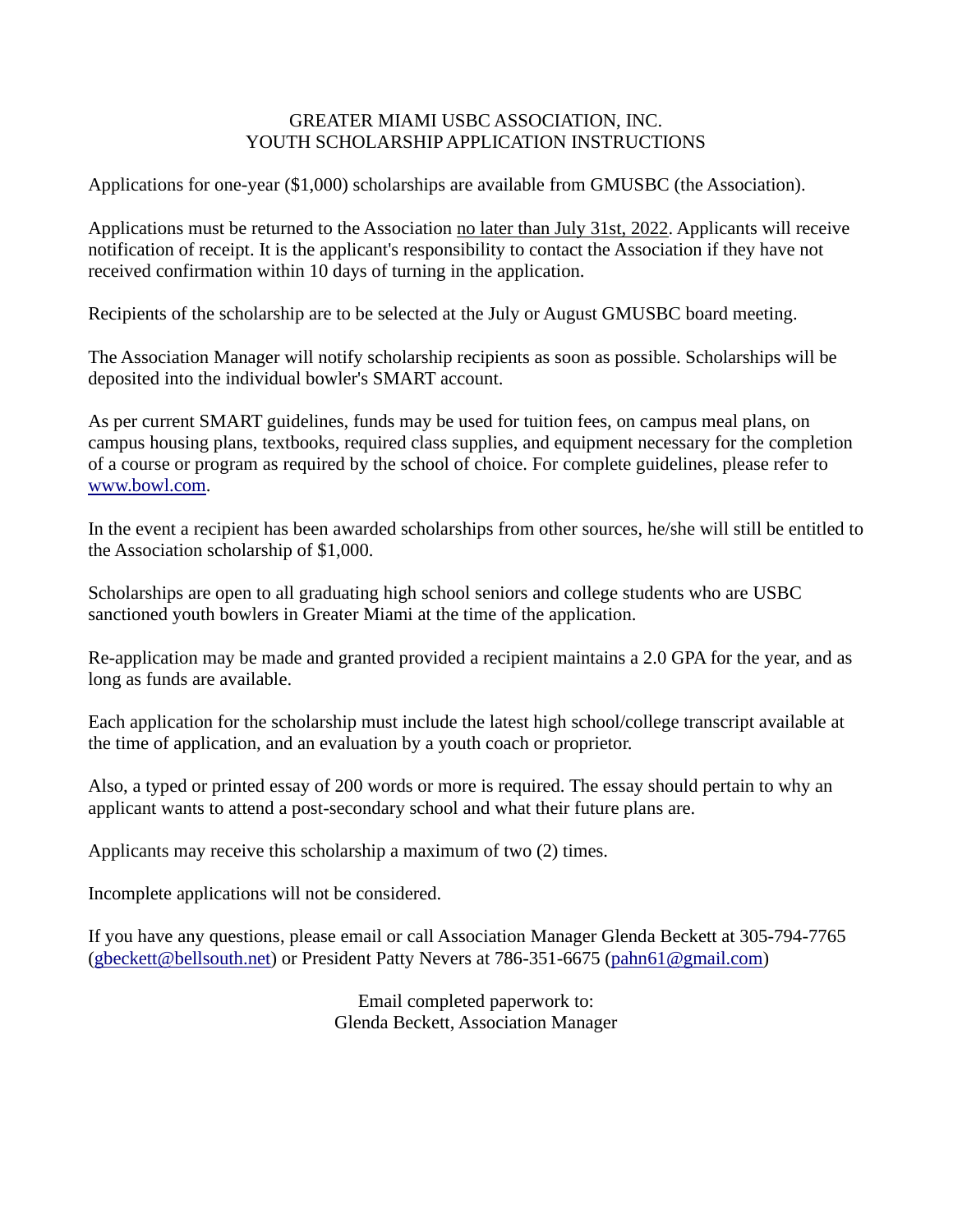## GREATER MIAMI USBC SCHOLARSHIP PLEASE TYPE OR PRINT APPLICATION

| List your activities or leadership qualities:                               |  |  |
|-----------------------------------------------------------------------------|--|--|
|                                                                             |  |  |
|                                                                             |  |  |
|                                                                             |  |  |
|                                                                             |  |  |
|                                                                             |  |  |
|                                                                             |  |  |
| Have you previously received a GMUSBC scholarship? ________ yes ________ no |  |  |
|                                                                             |  |  |
|                                                                             |  |  |
|                                                                             |  |  |
|                                                                             |  |  |